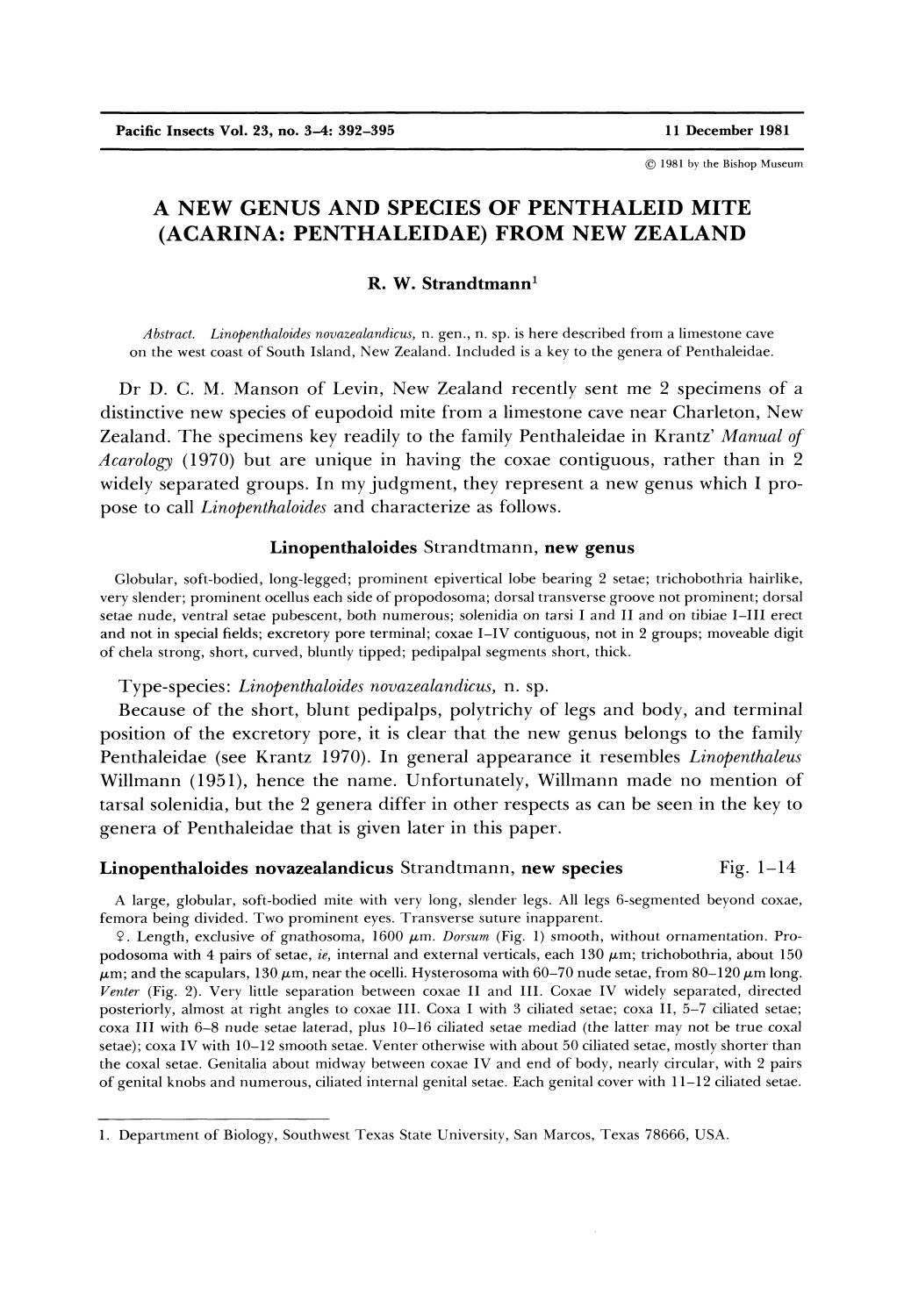

FIG. 1-7. *Linopenthaloides novazealandicus*,  $9: 1$ , dorsum, with only some of the setae shown; 2, venter, with many setae omitted; 3, excretory pore, enlarged; 4, ventral view of chelicera; 5, enlarged dorsal view of chela; 6, pedipalp; 7, palp tibiotarsus, enlarged.

Excretory pore terminal or ventriterminal, in a small shield (Fig. 3). *Gnathosoma.* Hypostome (Fig. 2) with 2 pairs long, ciliated setae, 1 pair medioapical, the other mediobasal. Chelicerae (Fig. 4) tapered, about 320  $\mu$ m, pubescent, capable of lateral movement. Chela (Fig. 5) with movable arm basally strong and thick, tapered to a curved, slender, bluntly tipped tooth. Immovable arm slender, weak, tapered to 2 almost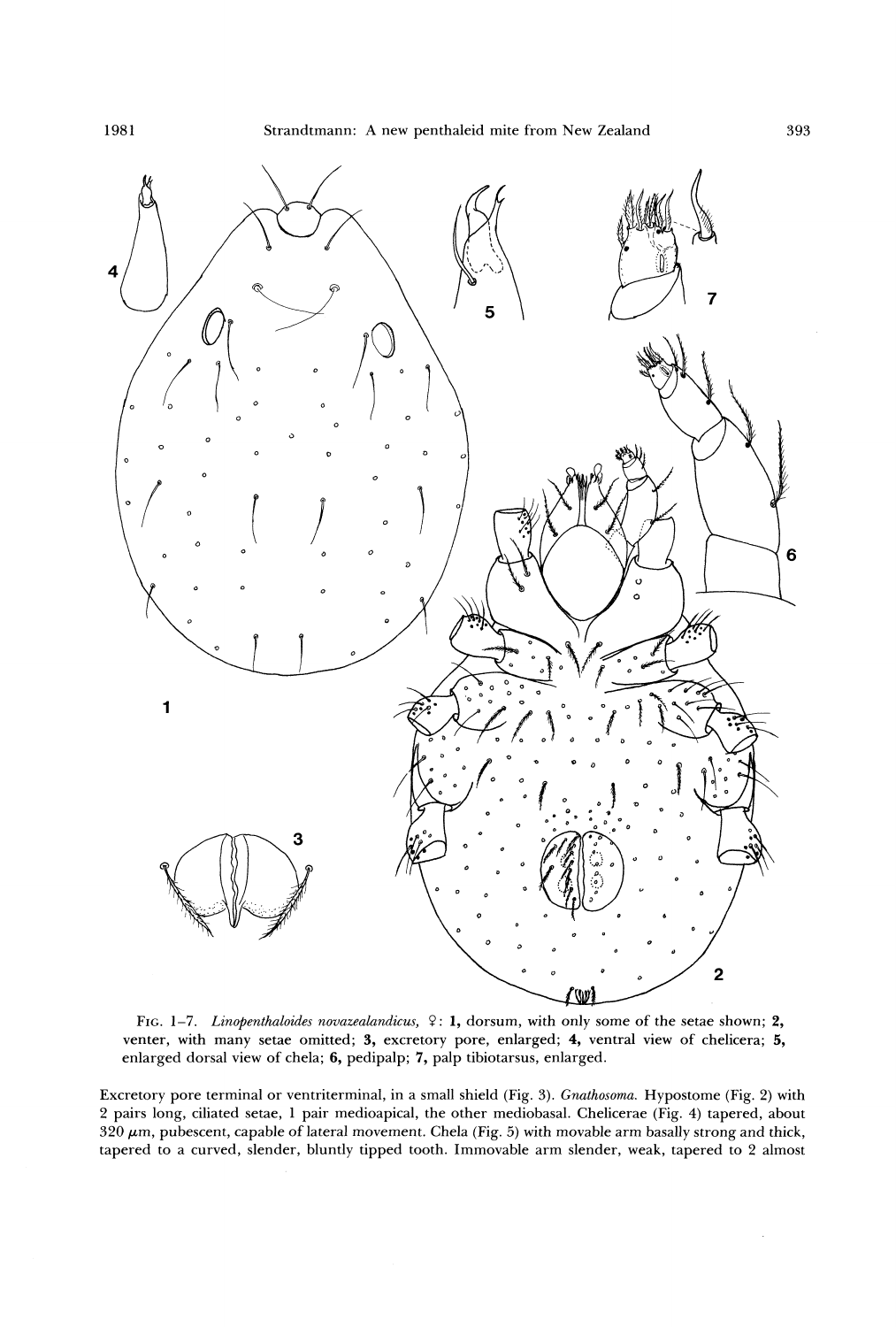

FIG. 8-14. *Linopenthaloides novazealandicus, 9* : 8, lateral view of tarsus I; 9, lateral view of tarsus II; 10, lateral view of tibia I; ll , lateral view of genu II; 12, lateral view of femur II; 13, tarsal claw and empodium; 14, sketch showing relative length of legs and leg segments.

setalike points. Cheliceral seta on the dorsal (immovable) arm, slender and nude. Pedipalp (Fig. 6), short, thick, about  $250 \mu m$  long; chaetotaxy 0-2-3-9; all setae ciliated. Palptarsus (actually the fused tibiotarsus) (Fig. 7) very short and blunt, with a basal solenidion on the outer side lying in a depression and 8 short, ciliated setae, mostly clustered at the apex and at least 3 borne on tubercles. At least 2 of the setae slightly